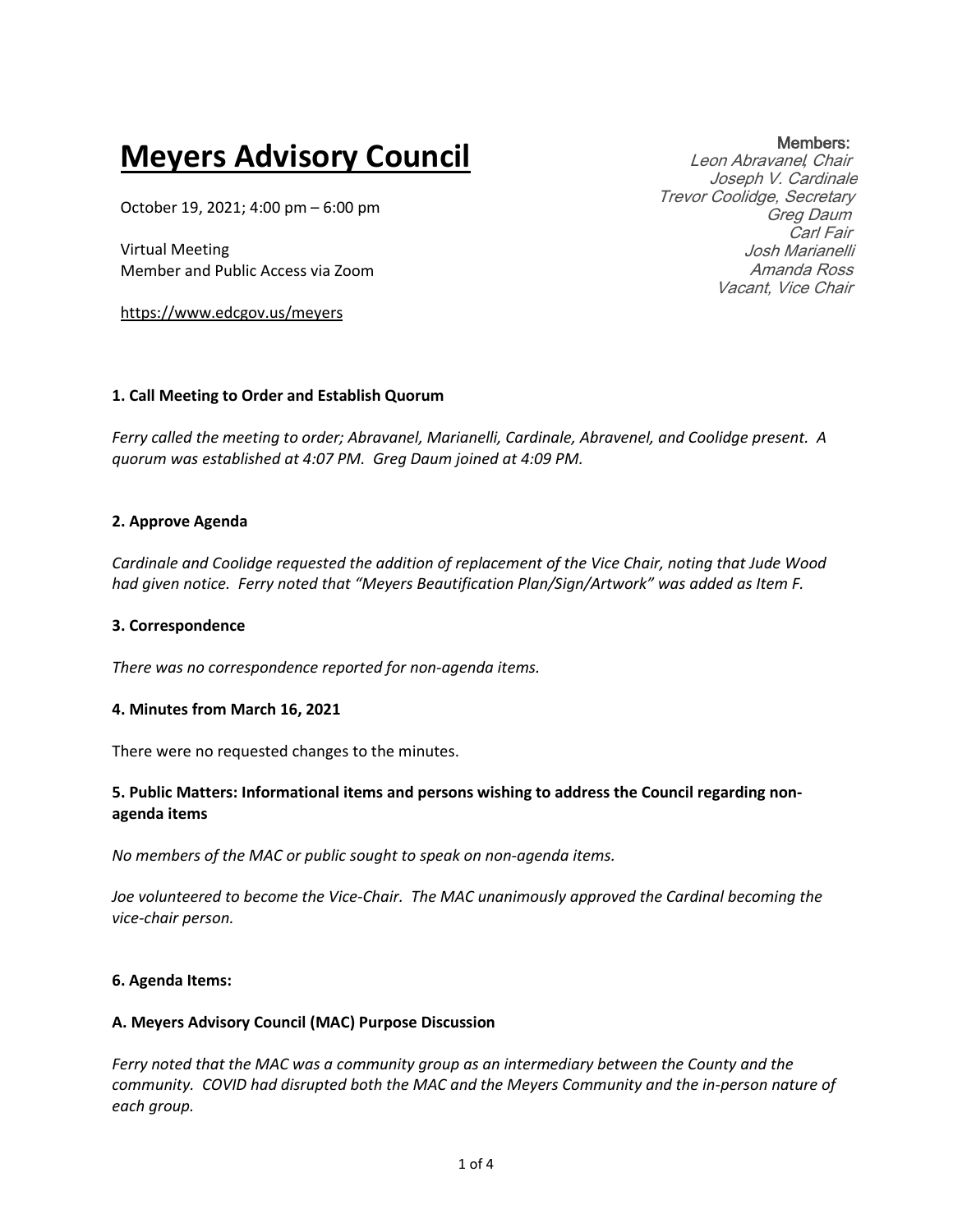*Brendan again shared the reason for the Meyers Advisory Council; goals for what Meyers looks like, while also covering items ranging from concern over public safety and utilities to recreation and commerce.*

*Ferry noted Ross' quote from the last meeting that the MAC is to "serve as a conduit between the Meyers Community and the County government."*

*Ferry asked about the interests in the community and the MAC -*

*Coolidge asked about upcoming projects for review, citing that there hasn't been much since the Holiday Market sign review came through. Ferry indicated that there is not and that many of the new business.*

*Daum indicated that businesses must be strong and viable in order to support the costs within the Tahoe Basin, citing the success of Holiday Market.*

*Cardinale asked about the private golf course - Ferry indicated that it had not et sold.*

*Leon noted his businesses, Tube Tahoe, thriving on the course.*

Josh asked about the area plan Boundary and noted the limited area that the Plan covers when *considering Meyers/*

*Ferry noted the San Bernardino bike bridge into Tahoe Paradise Park was planned for construction next summer.*

# **B. Priority Setting & Review of Meyers Area Plan**

*Ferry reviewed the history beyond the MAC and the MAP, asked about areas of interest to focus on in the coming year.*

*Leon was interested in crosswalks, Ross and Wood in VHRs. Coolidge and Ross are ficysed on the welcome signage, while Joe and Josh on bike paths.* 

*Ferry shared the Capital Improvement Project ranking in the MAP. Cardinale asked about funding for projects; Ferry confirmed that short of the MAC procuring funds, there is a limited ability to advance projects.*

*Coolidge noted that having listed and prioritized projects is critical for grant applications. Cardinale and Ferry discussed the challenges of working along state ROW. Ferry noted that the County is advancing the bike bridge, Apache Avenue, and a roundabout at Pioneer Trail.*

*Abravenel proposed annual check-ins on priorities and the MAC concurred.* 

*There was no vote or action taken.*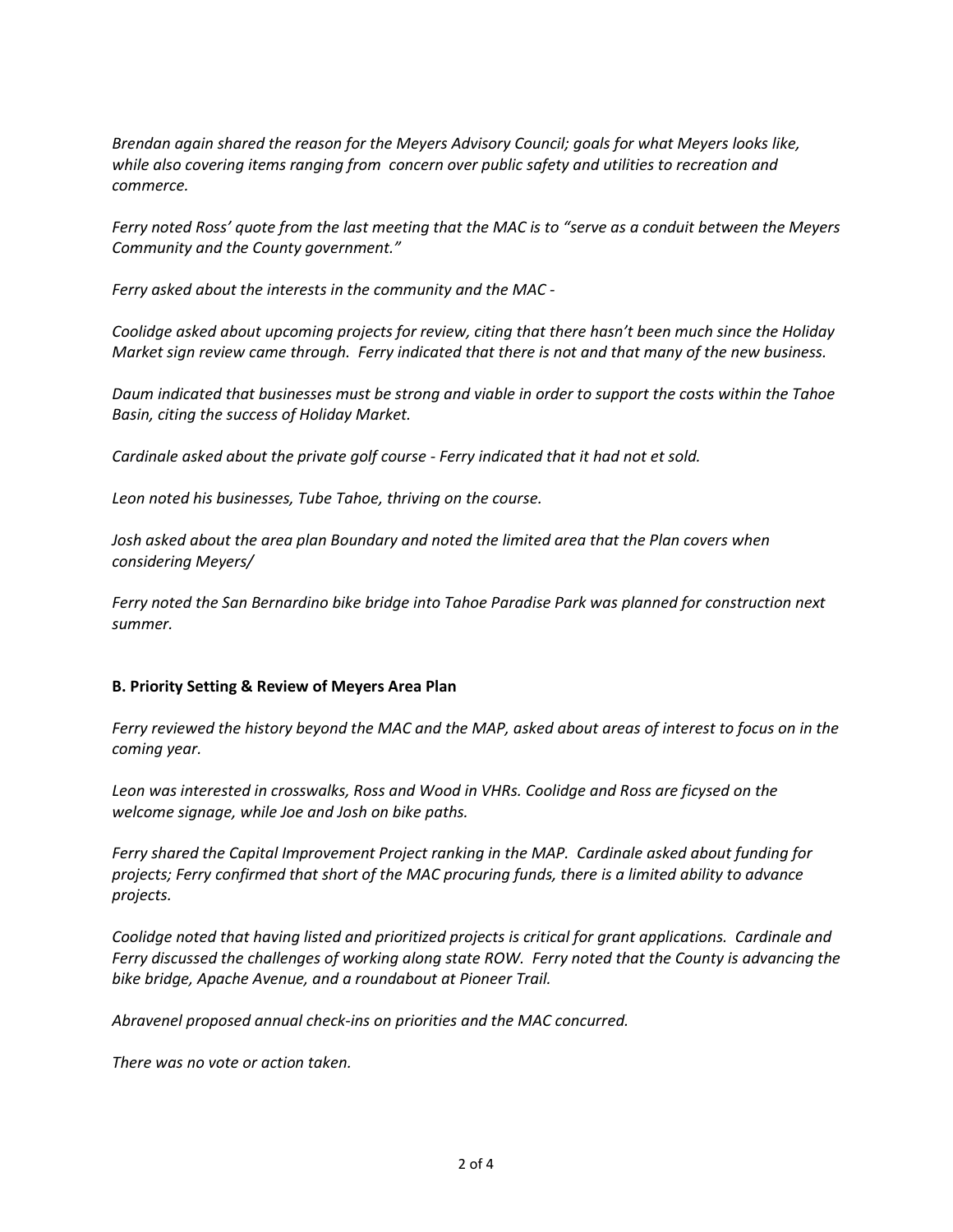#### **C. Proposed Meyers Area Plan Amendment**

*Melanie Shasha, Associate Planner with El Dorado County provided a review of the 2021 ADU Ordinance - Zoning Ordinance Minor Update for the Meyers Area Plan (MAP).*

*Planning and permitting laws related to Accessory Dwelling Units (ADUs) have changed at the state level to promote ADUs to address housing in California. The Tahoe Regional Planning Agency (TRPA) recently updated their regulations and ordinances to reflect the new laws for ADUs. In order to align with TRPA ordinances, an amendment to the MAP is required to reflect allowed uses and development.*

*Shasha provided a presentation and reviewed key elements to the updated ADU regulations, including:*

*New ADU rules in California are significant - allows both an ADU and a JADU (Junior ADU) on the same property.* 

*Meyers update means new ADUs allowed on multifamily and mixed use lots, main purpose of the MAP ADU update.* 

*Between 2017 and 2019, 40 CA laws have been signed into Law.* 

*TRPA update to MAP includes: Revise Table 2-1 for ADUs in MAP-1 and MAP-3; removed one-acre minimum parcel size, added definitions to ADU and JADU (Junior ADUs).* 

*JADUs have owner occupancy requirements, are limited to one per parcel, limit of 500 sq ft. No additional parking required, must be deed restricted.*

*TRPA still requires development right and coverage restrictions. Ferry noted that some expansions go up and don't require coverage, such as over an existing garage.*

*Coolidge motioned, Cardinale seconded, and the MAC unanimously supported the approval of the proposed amendment.*

#### **D. Caldor Fire Discussion**

*Within the Caldor Fire, almost one-third of EDC burned by area, with Grizzly Flats and Phillips Tract virtually gone. Significant watershed impacts surrounding the Tahoe Basin and numerous recreation trails burned across many jurisdictions.*

*Cardinale noted that the community would like to be involved in reforestation. Ferry noted that Sugar Pine Foundation often is a leader for planting; Cardinale sought for the MAC to help where possible in the fire recovery.*

# **E. Tahoe Paradise Park Update**

*Joe thanked and commended Cree and Leon Abravanel for their farmer's market series before providing an update for the park.*